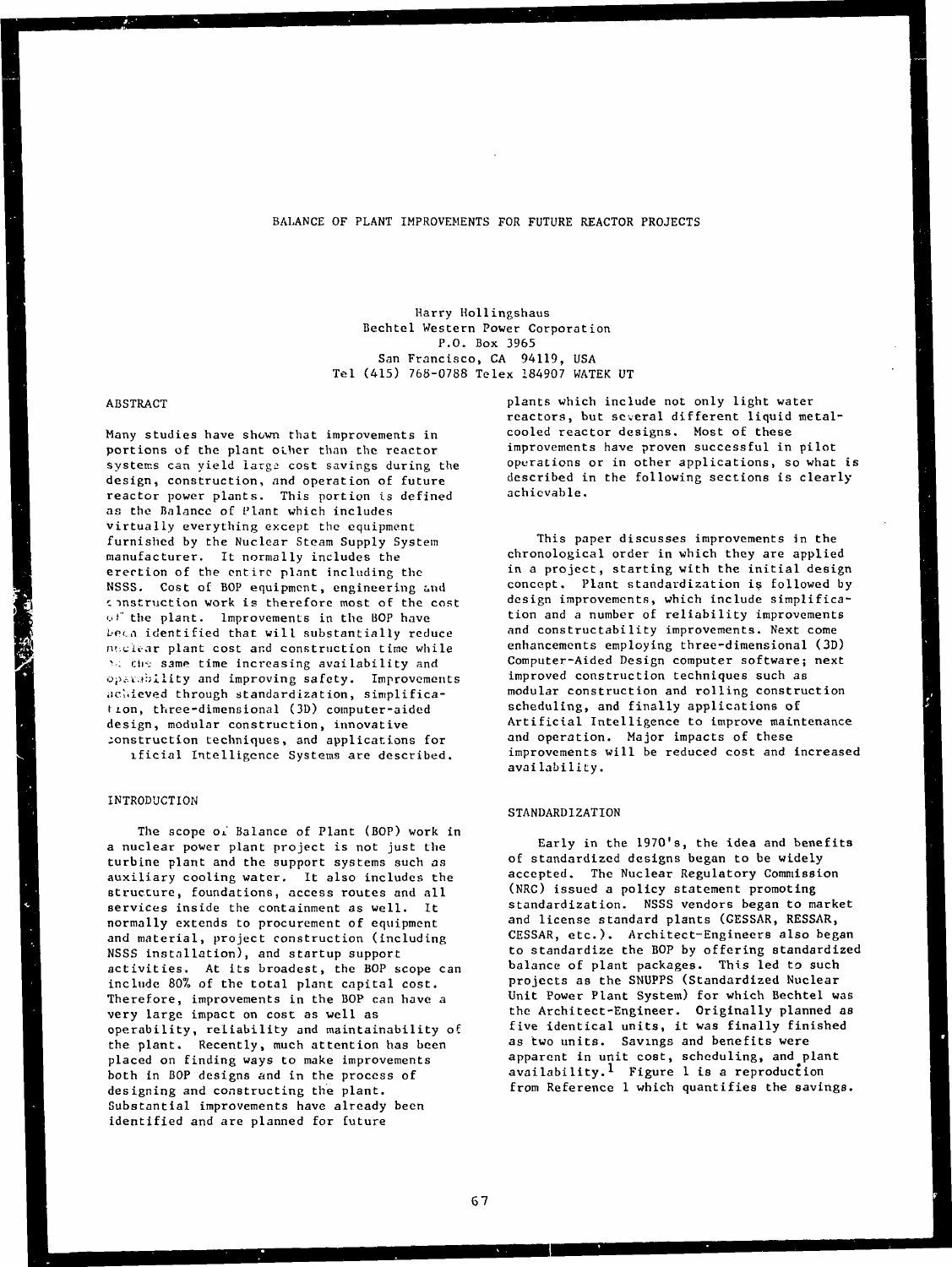

Fig. 1. Callaway and Wolf Creek Were Below Average Cost and Length of Schedule.

Standardization can save on schedule delays caused by pre-construction licensing hearings as well as economy of procurement of components. Standardizing also will work great savings in engineering costs and minimize the industry propensity for reinventing the wheel at each power plant.

# DESIGN IMPROVEMENTS

The BOP itself can be designed to simplify operation and to partially isolate the NSSS from the effect of upsets in such systems as the condensate system while at the same time improving water chemistry.

Improvements in turbine island design are specific to thermal power plants and particularly beneficial to LWRs, and the improvements in the arrangements and structure of the nuclear portion of the plant are of course peculiar to the LWR itself. Some of the other LWR BOP improvements are the result of technology developments that benefit other types of power plants and large, capitalintensive industrial projects.

# A. Simplification

The design of existing plants has been complicated by systems and features added to accommodate safety concerns **identified after** their basic design was fixed. These concerns were in part the result of original design margins which necessitated rapid response of engineered safeguard systems and other back-ups to ensure timely response to malfunctions. Future NSSS systems are expected to include larger design margins so that response of engineered safeguard systems and of the BOP systems need not be so fast. Some engineered safety systems may be eliminated entirely. The increased design margins in the NSSS will permit substantial simplifications in the BOP.

As an example, in a PWR a deaerating feedwater heater permits elimination of the heater drain pump while at the same time providing a tank containing a 5-minute storage of water so that trip of a condensate pump does not lead to an immediate reactor runback. Prope . designed, the deaerator storage tank provides time for hydrazine to scavenge oxygen and thereby protect the steam generators from oxygen-induced corrosion.

A technical evaluation of the feedwater and condensate systems of a PWR aimed at incorporating the lessons learned in operating plants as well as obtaining simplification led to the following major improvements in addition to incorporation of a deaerator<sup>2</sup>:

- o Recirculation lines to permit system cleanup prior to admitting feedwater to the steam generators
- o Eliminating of the heater drain pumps (made possible by adding the deaerator)
- o A titanium-tubed condenser with welded tube-to-tubesheet joints or grooved or double tube sheets to reduce the risk of circulating water ingress .
- o Replacing a complicated deep-bed condensate polisher with a simple precoat filter, a change made possible in a plant with fresh circulating water by the more reliable condenser
- Eliminating the use of copper in feedwater heater and reheater tubes to protect the steam generators, where corrosion is catalyzed by copper oxide (permitting an increase in the feedwater pH to reduce erosion/corrosion of carbon steel in steam lines, extraction lines, drains, condensate and feedwater lines)
- o Frequency-controlled variable speed electric drive feedwater and condensate punps, eliminating the auxiliary turbine steam system and permitting continuous operation at reduced speed of the three half-capacity condensate pumps so that trip of one pump will not lead to loss of condensate flow
- o Reduction of the number of trips originating in the feedwater snd condensate system, a change made possible by the addition of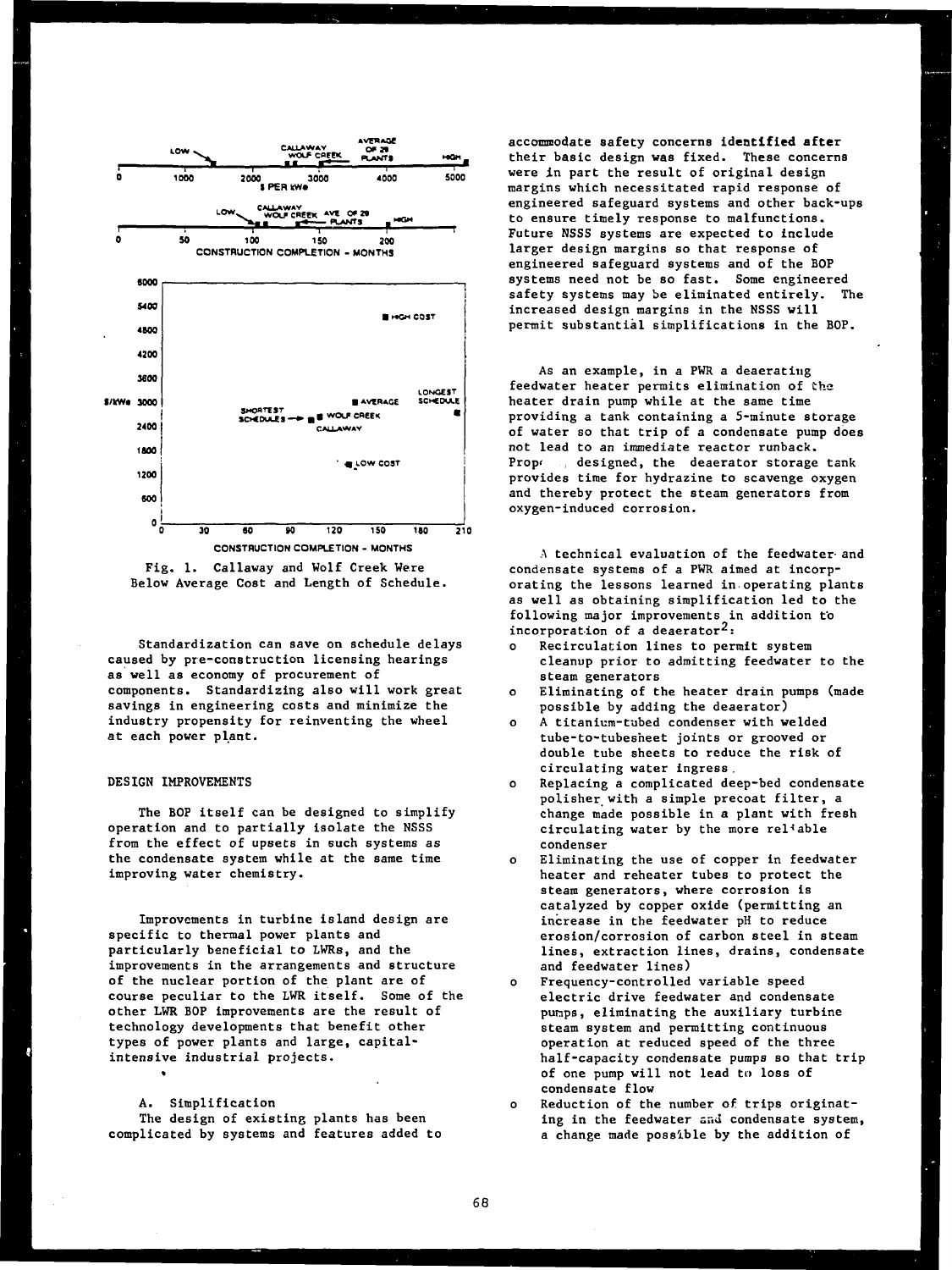**the deaerator whose storage tank provides a 5-minute reservoir of water to feed the steam generators during short condensate pump upsets.**

**The results of this system study showed that a substantial reduction in complexity was possible. The system required fewer valves, had increased availability and reduced maintenance. Cost reduction below that of a typical PWR designed in accordance with earlier practice was estimated at between 12 and 20 million 1984 dollars.**

**B. Protection for PWR Steam Generators PWR steam generators have suffered severely from corrosion failures. The new generation of steam generators, some of which are already in service as retrofits, are much more resistant to corrosion than those in most operating PWR plants. In addition, several of the BOP changes listed above together with improved deaeration of make-up feedwater and better air in-leakage control aic intended to eliminate the contaminants that cause the corrosion.**

**C. Improved Reliability of BWR Piping Stainless steel BWR recirculation piping has suffered severely from stress corrosion cracking. This has led to much lost time in retrofits, very tight water chemistry specifications and even the addition of hydrogen to reduce the oxygen levels that cause the damage. Improved piping material not subject to stress corrosion cracking is now available, so the complications of hydrogen water chemistry can be avoided.**

**D. Reduction in Trips**

**An important way to improve safety is to eliminate unnecessary plant trips, which commonly lead to challenges of the engineered safeguard systems. Plant trips, in turn, are often caused by transients in the feedwater and condensate system, or trip of a heater drain pump. Incorporating a deaerator in the PWR system eliminates many possible transients and so reduces trips.**

**In addition, a systematic review of trip functions in two designs (one of them an operating plant) disclosed many trips that could either be eliminated entirely or made much less likely by moving their settings farther away from normal operating values. This discloses the great value to operability of increasing margins.**

**E. Improved Turbine Island Design Currently operating low pressure turbines** **in nuclear plants have frequently suffered cracking of the low pressure rotor disks at the** keyways where they are connected to the shift. **The cracking has been attributed to oxygeninduced stress corrosion. Since oxygen cannot be eliminated from BWR steam and is difficult to avoid in the low pressure turbines even in PWRs, the most obvious solution is to eliminate the keyway. Low-pressure turbine rotors that do so by making the disk integral with the shaft are becoming available.**

**Current 1300 MW units conventionally have three low pressure turbines arranged in tandem. A new design that substitutes two larger diameter turbines will reduce the volume of the turbine building and accordingly its cost. It will also permit easy reduction from three strings of low pressure feedwater heaters in the condenser neck to two, and thereby eliminate numerous valves as well as the string of feedwater heaters. This development requires longer last-stage turbine blades, and therefore (other things being equal) imposes higher centrifugal forces on the blades. The larger diameter turbine has already been developed and built for application in a 50 hertz system, where the centrifugal forces are only 70% of those in a 60 hertz system, and manufacturers have expressed willingness to build it for the more difficult 60 hertz application.**

**Main turbine-generator pedestal design based on the use of fabricated steel plate reinforced concrete provide for optimum use of structural steel while avoiding the need for removable concrete forms in difficult areas. These so called "sandwich steel" construction pedestals are of great interest. They have a lower initial cost and much shorter construction schedule than the existing all-concrete pedestal. They do not benefit the overall plant schedule as the pedestal is not on the critical path but they greatly facilitate work management in the turbine building, thereby reducing cost.**

**Because this pedestal design ~an be built of large shop fabricated preassemblies they reduce the amount of field labor required and reduce the skills needed by that labor. Since the design is simpler, it is also less prone to construction deficiencies and is more readily built to higher quality standards.**

**Constructability and reliability of current plants have been adversely affected by pipe snubbers, which take up much space and have often blocked access routes. Bechtel has recently developed and is incorporating a unique plant component designed to reduce the problems that arise with snubbers. Figure 2 is**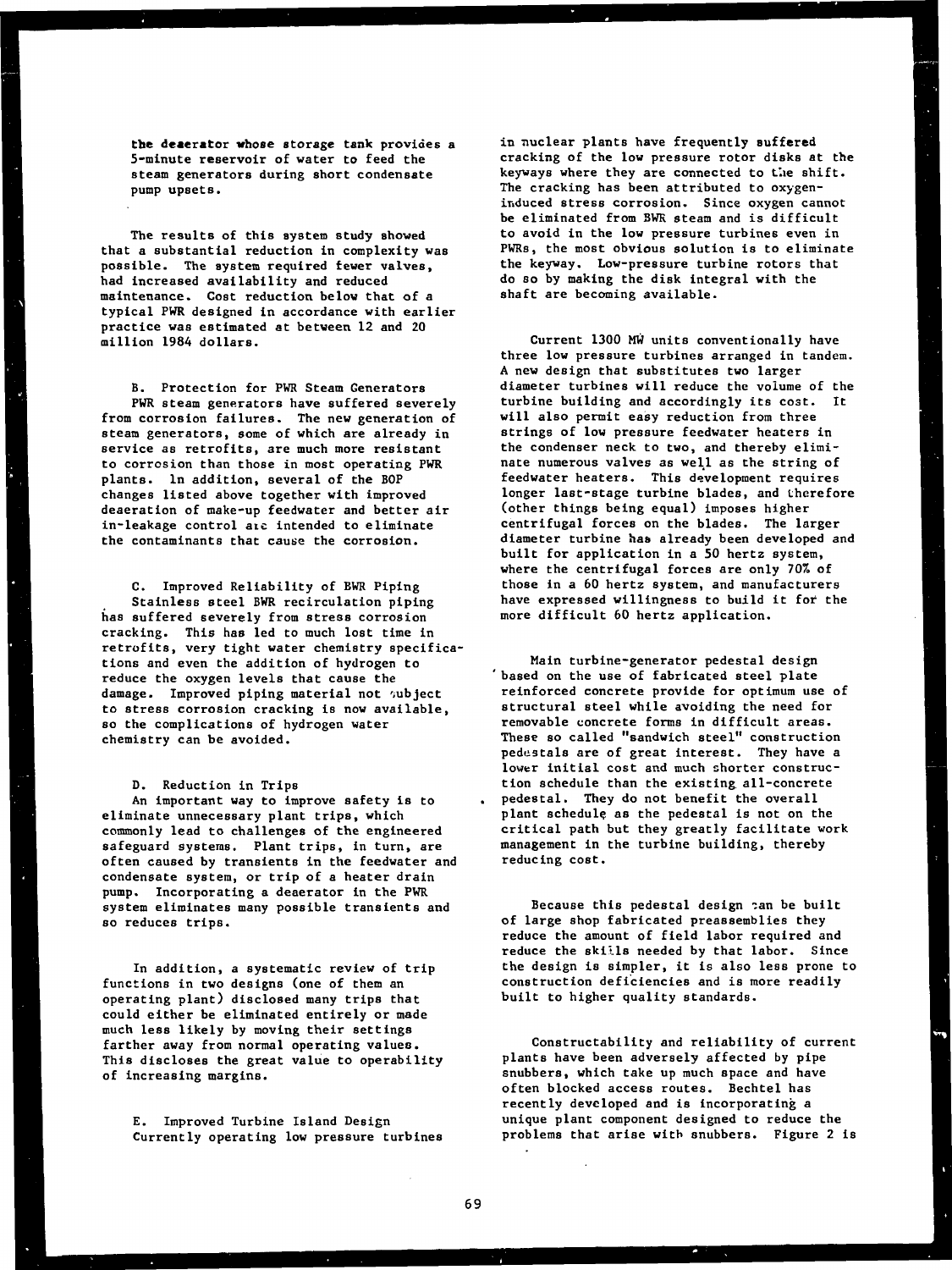a schematic of the Bechtel Energy Absorber. for a given dynamic event. Figure 5 compares the reductions for both an NSSS and a BOP system.





Bechtel's Energy Absorber is a system of energy absorbing flexible plates made of lowstiffness ductile steel in an X-shape. One end attaches to the piping system; the other attaches to the building. Having no internal moving parts or hydraulic fluids, the absorber requires little maintenance and no complicated periodic testing. The plates flex as elastic springs to allow movement during thermal expansion of the piping system. In an earthquake, more dynamic energy is absorbed by controlled yielding. Figures 3 and 4 show the deformation and force-displacement behavior for the Energy Absorber.



Fig. 3. Deformation Model for X-Type Energy Absorber

For new plants, the use of Energy Absorbers significantly reduces the number of pipe supports, thus reducing capital and construction costs. Research shows that nearly all snubbers, with their costly in-service inspection and maintenance requirements, can be replaced by the more reliable and economical Energy Absorbers. In addition, the Energy Absorber's simple yet effective design decreases the maximum load at a dynamic restraint by 40 to 50 percent and the total load transmitted to a structure by 25 percent,



Fig. 4. Force-Displacemen: Behavior Snubber vs Energy Absorber.

## THREE-DIMENSIONAL COMPUTER-AIOED DESIGN

Application of three-dimensional (3D) software for computer-aided design (CAD) began about four years ago. This is a successor to the highly successful plastic scale models used in design of a number of existing nuclear plants. It can provide all of the capability to avoid interferences and safeguard access routes and equipment removal space that was provided by the model. It allows a great deal of flexibility in trying alternate arrangements and seeing their consequences. In addition to improving physical arrangements, it can be used to generate data sheets for equipment, instrument indexes and material take-offs. These items can be produced in less time and with greater accuracy than in current LWR projects.

Three-dimensional CAD can also be used much more effectively than a model in the production process because, unlike a model, it can simultaneously be used at the construction site for construction planning and problem resolution, and in the engineering office for engineering work. This should make it much easier to adjust details of designs to make them more producible than with the current system of drawings. Three-dimensional. CAD should also speed up resolution of problems found at the site through more effective communication and rapid reaction by changing the 3D model simultaneously at both locations.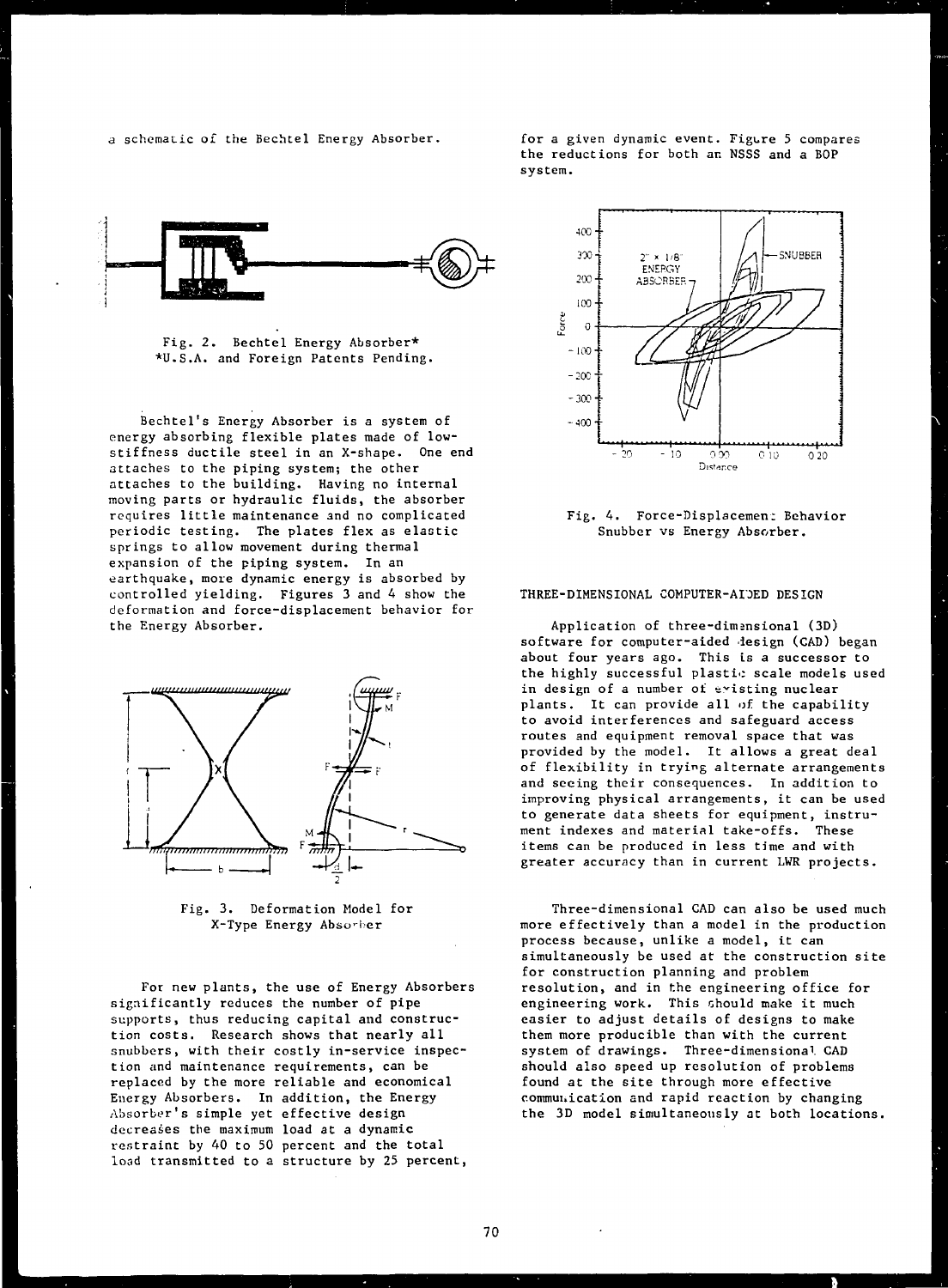| ÷.                                                            | Plant 1, RHR<br>Head Spray System* |                      | Plant 2<br>Main Steam System |                        |
|---------------------------------------------------------------|------------------------------------|----------------------|------------------------------|------------------------|
|                                                               | W/Snubber                          | W/Energy<br>Absorber | W/Snubber                    | W/Energy<br>Absorber   |
| <b>Fundamental Frequency (Hz)</b>                             | 23                                 | 4                    | 7.9                          | 4                      |
| <b>Total Snubbers</b>                                         | 15                                 | O                    | 42                           | 3                      |
| <b>Total Energy Absorbers</b>                                 | O                                  | 12                   | O                            | 26                     |
| Maximum Dynamic Support Load,<br>Inertia (Kips)               | 9                                  | 5.7                  | 188                          | 91                     |
| Total Dynamic Load on the Building,<br>Inertia (Kips)         | 57                                 | 43                   | 2340                         | 1762                   |
| Seismic Anchor Movement<br>Loads on Snubbers/Energy Absorbers | Additive                           | Not<br>Additive      | Additive                     | <b>Not</b><br>Additive |

This is a hot system with a large thermal anchor movement connected to the reactor head, which experiences very high seismic acceleration.

> Fig. 5. Reduction of Snubbers by Using Energy Absorbers.

One 3D CAD program even allovs a user to simulate a walk-through of a plant. This can be used in a variety of ways to improve BOP design and construction. For example, the program would allow a construction superintendent to walk down a system and check the location of welds for accessibility.

#### IMPROVED CONSTRUCTION METHODS

Shortening the construction schedule as well as alleviating the congestion that arises from putting thousands of workmen on a site will yield cost savings resulting from a shorter schedule as well as enhanced efficiency and quality of product. A number of techniques have been developed to promote this, including modular construction and level manning 7 days a week.

#### A. Modular Construction

There is a clear trend toward using factoryfabricated modules, which are transported to the construction site and erected. Equipment modules on the order of 2500 tons are becoming common and 4000 tons may be the current upper limit. While constraints such as lifting equipment capability and proximity to water transport exist, two Bechtel jobs (North Slope

of Alaska and the New Zealand gas-to-gasoline project) showed lower labor costs in the factory environment and a saving in schedule because more assembly work could be done in parallel with on-site activity. Factory fabrication also has greater potential for automation. The overall cost, even if transportation costs are high, should be reduced because of a shortened construction schedule alone.

Two recent reactor construction studies support this appraisal. Modular construction on the liquid metal reactor BOP design was estimated at a lower cost than that of current LWRs constructed in the conventional manner.<sup>3</sup> In a study of the Power Reactor Inherently Safe Module (PRISM) construction, BOP modules were designed which consisted of structures and equipment, piping, electric wiring, and related components.  $4$  Each of the modules was designed to have a high density of equipment, including area lighting and ventilation. Interfaces with adjacent modules were designed for ready connection in the field. The results of this study indicated such modules were feasible and would result in a cost savings over conventionally constructed LWRs.